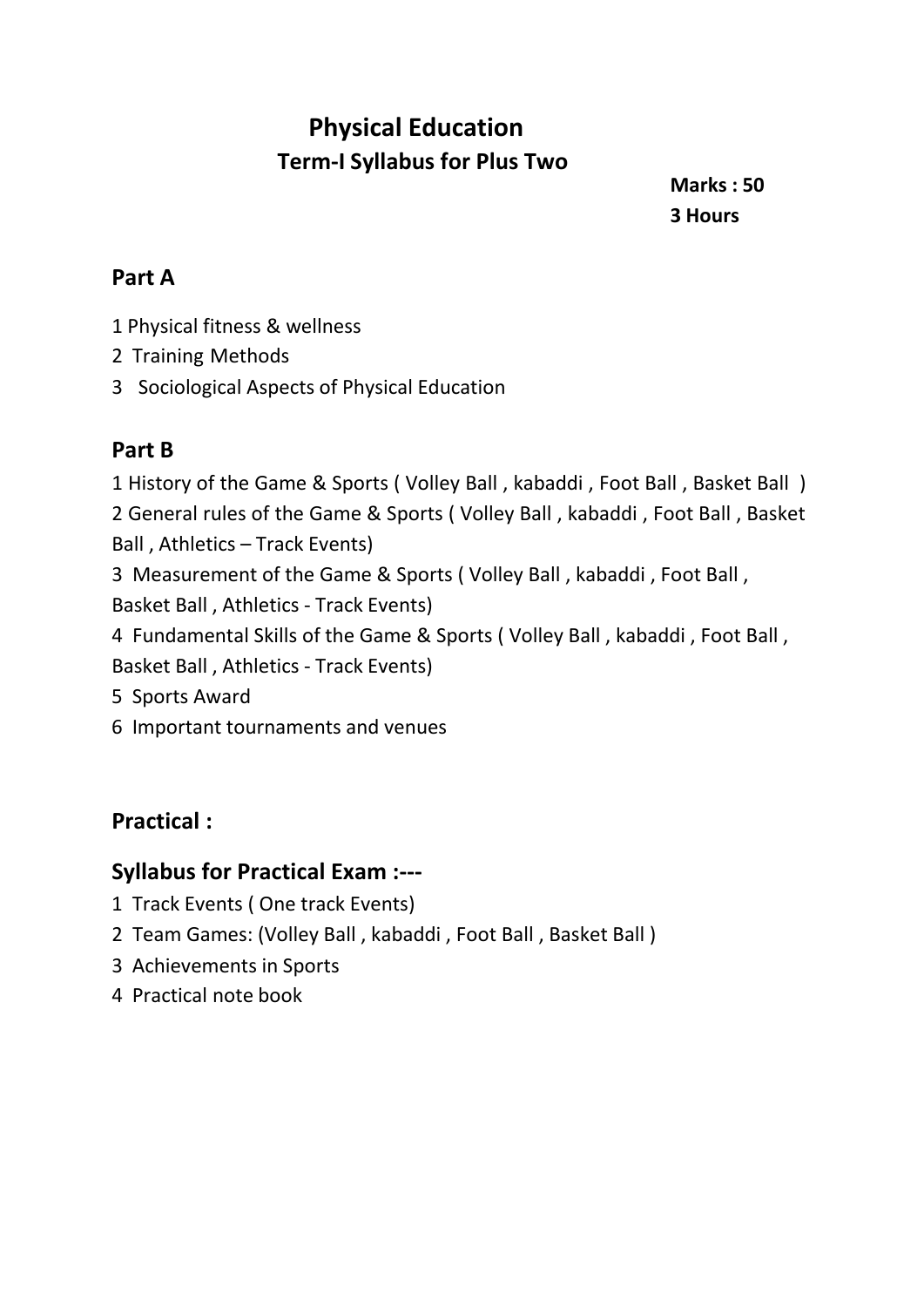## **Physical Education Term II Syllabus for Plus Two**

**Marks : 50 3 Hours**

#### **Part A**

- 1 Healthful Living
- 2 Family Health Education
- 3 Prevention and First Aid for common sports injuries

#### **Part B**

1 History of the Game & Sports ( Kho-kho , Badminton ,Hockey, Hand Ball )

2 General rules of the Game & Sports (Kho-kho , Badminton ,Hockey, Hand Ball , Athletics – Field Events )

3 Measurement of the Game & Sports ( Kho-kho , Badminton ,Hockey, Hand Ball , Athletics – Field Events)

4 Fundamental Skills of the Game & Sports ( Kho-kho , Badminton ,Hockey, Hand Ball , Athletics – Field Events)

5 Sports terminologies ( Volley Ball , kabaddi , Foot Ball , Basket Ball , Athletics – Field Events)

6 Sports Personalities

## **Practical :**

### **Syllabus for Practical Exam :---**

- 1 Field Events (One field Events)
- 2 Team Games: ( Kho-kho , Badminton ,Hockey, Hand Ball )
- 3 Achievements in Sports
- 4 Practical note book